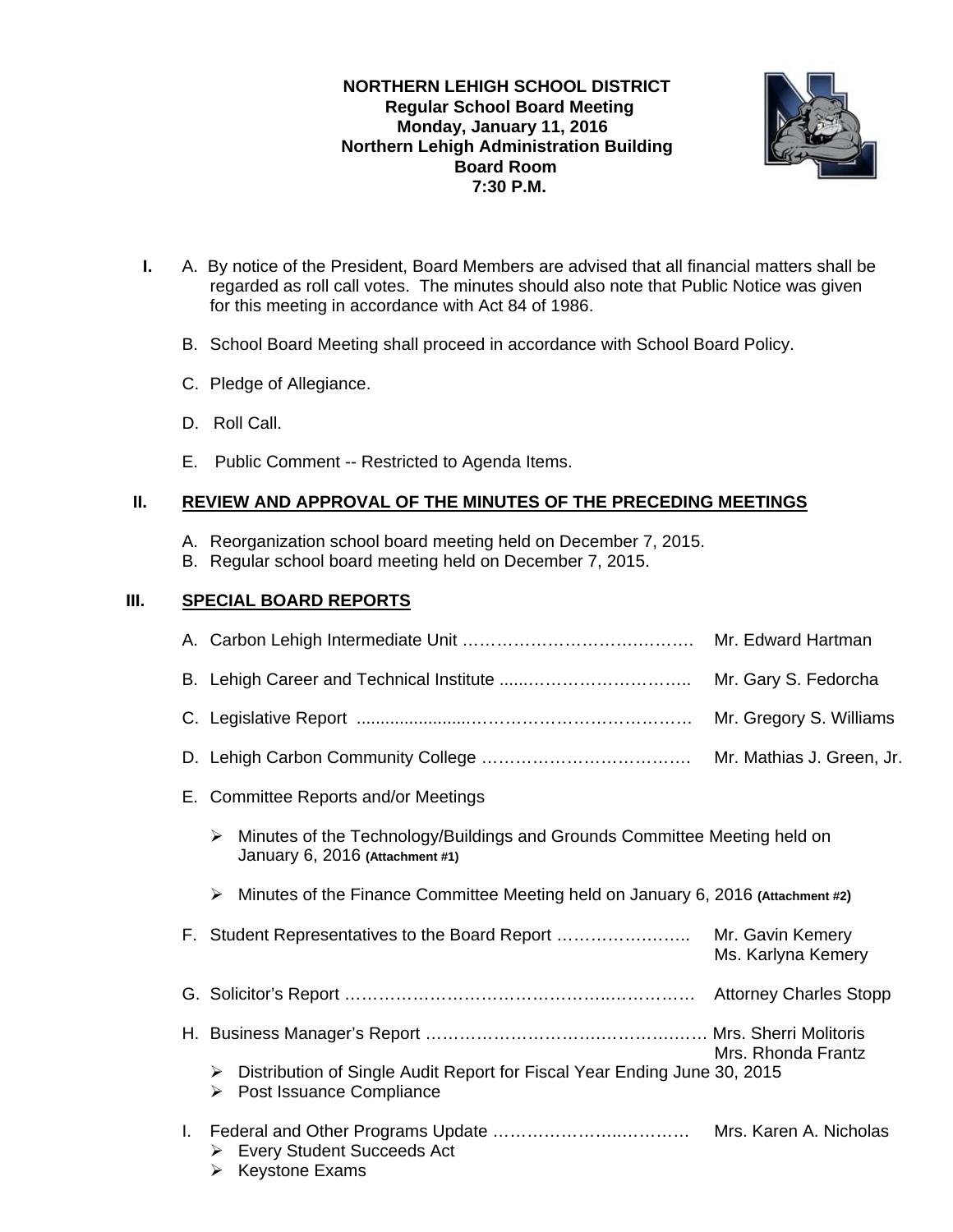- J. Superintendent's Report ……………………………………………………………… Mr. Michael W. Michaels
	- $\triangleright$  School Board Recognition Month
	- $\triangleright$  Ethics Forms
- K. An executive session will be held at 7:00 p.m. in the Administration Office Conference Room.

### **IV. PERSONNEL**

A. Appointment -Instructional

| 1. Ryan Stillwell<br>Assignment: | Life Skills Support Teacher Grades 3-7 replacing<br>Theresa Lobach who retired. |
|----------------------------------|---------------------------------------------------------------------------------|
| Salary:                          | \$46,200 prorated (Step 1 Bachelors on the 2015-<br>2016 CBA Salary Schedule)   |
| Effective:                       | January 12, 2016                                                                |

B. Salary Adjustments

 Acknowledge the following teacher who has completed the requirements per the Collective Bargaining Agreement that would entitle them to a salary increase for the 2015-2016 school year.

 Michelle Hock From: Step 1B To: Step 1B+24

C. Game Workers 2015-2016

Motion to appoint the following person as a Game Worker for the 2015-2016 school year. Game Workers consist of ticket sellers and takers, game announcers, scoreboard operators, timers, field judges, scorekeepers. Rate of pay is consistent with the rates approved on the 2015-2016 Supplementary Personnel Salary Schedule.

 Christopher Baumann\*  **\*Pending Verification of Missing Personnel File Items** 

D. Substitute

Instructional

Approve the following substitute teacher for the 2015-2016 school year at the 2015-2016 substitute teacher rates as approved at the October 12, 2015 board meeting.

Lori King – Elementary K-6

### E. Unpaid Volunteers

Approve the following unpaid volunteer aide in the Peters and Slatington Elementary Schools for the 2015-2016 school year:

Joanne Perich

**V. POLICY**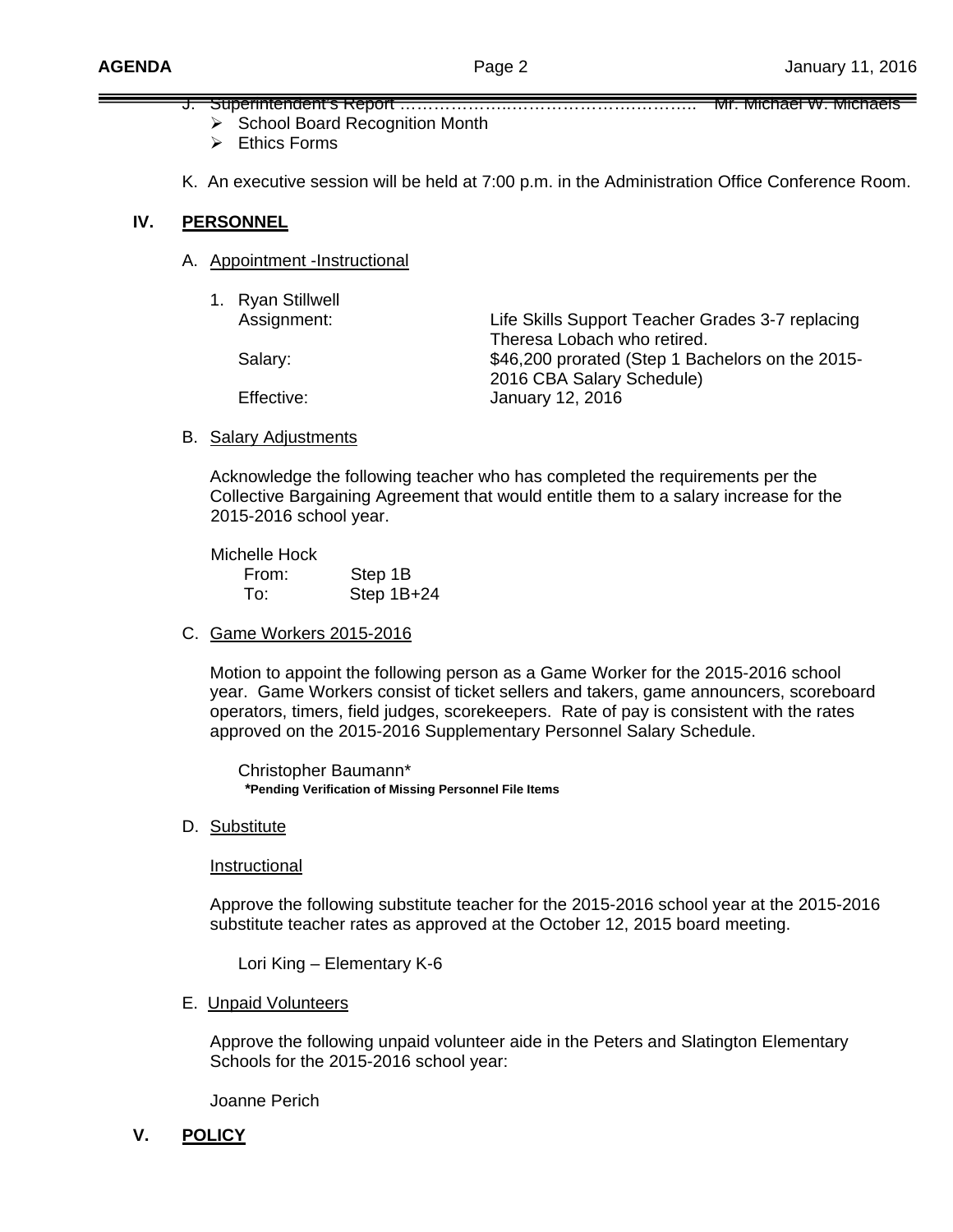# **VI. CONFERENCES**

- A. Michele Dotta PDE Conference 2016 Making a Difference: Educational Practices that Work! – February 10-12, 2016 – Hershey Lodge & Convention Center – Hershey, PA – Registration: \$120.00; Lodging: \$152.22; Meals: \$57.00, Travel: \$88.00 – Total Approximate Cost: \$417.22 – Funding: Special Education Budget **(Attachment #3)**
- B. Shawn Green Pennsylvania School Librarians Association 43<sup>rd</sup> Annual Conference May 12-14, 2016 – Hershey Lodge & Convention Center – Hershey, PA – Registration: \$175.00; Lodging: \$344.00 - Total Approximate Cost: \$519.00 – Funding: Slatington Elementary Library Budget **(Attachment #4)**
- C. Bryan Geist  $49<sup>th</sup>$  Pennsylvania State Athletic Directors Association Conference March 15-18, 2016 – Hershey Lodge, Hershey, PA – Registration: \$225.00, Lodging: \$580.56 – Total Approximate Cost: \$805.56 – Funding: Athletic Department Budget **(Attachment #5)**
- D. Karen Nicholas PA Excellence in eLearning Forum April 6-8, 2016 Kalahari Resorts & Conventions – Pocono Manor, PA – Meals: \$50.00, Travel: \$43.70 – Total Approximate Cost: \$93.70 – Funding: Curriculum & Instruction Budget (**Attachment #6)**

### **VII. CURRICULUM AND INSTRUCTION**

### **VIII. OLD BUSINESS**

#### **IX. (a)NEW BUSINESS**

A. Resolution for School Board Director Recognition Month – January 2016

**WHEREAS**, the role of locally elected school officials has served the Commonwealth of Pennsylvania and local communities in meeting the needs of public education since the passage of the Free School Act in 1834; and

**WHEREAS**, these local boards have discharged their responsibilities to public education in a manner which has placed public education in the forefront of our educational systems; and

**WHEREAS**, locally elected officials have distinguished themselves and their communities in this non-paid, volunteer public service commitment; and

**WHEREAS**, the contributions of these men and women who serve on the Northern Lehigh Board of School Directors:

> Robin T. Distler Gary S. Fedorcha Mathias J. Green, Jr. Natalie J. Green Edward E. Hartman Gale N. Husack Robert J. Keegan, Jr. Donna M. Kulp Gregory S. Williams

should be recognized and appreciated by those who benefit from the workings of our public school system;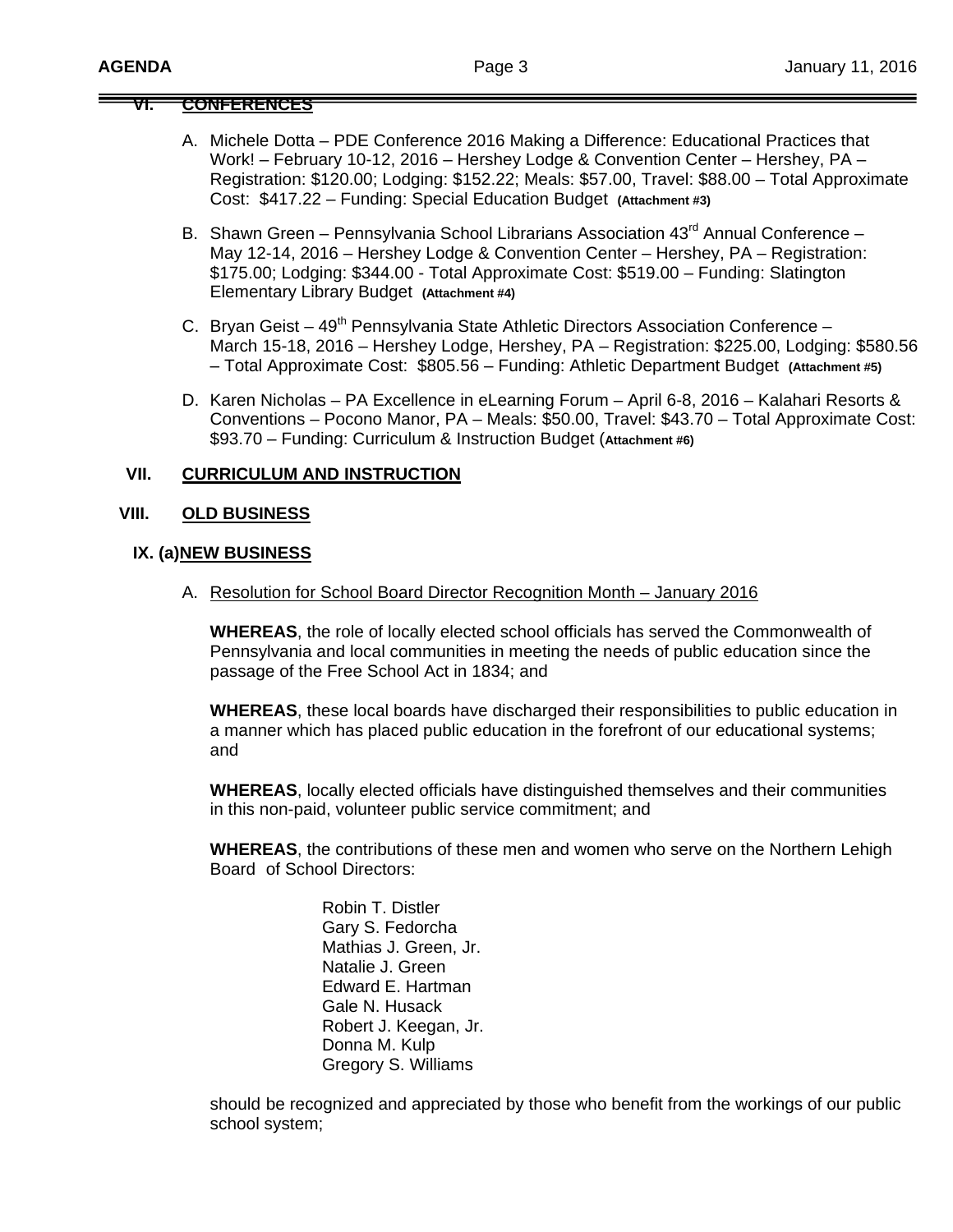**NOW THEREFORE BE IT RESOLVED** that the Board of Directors of the Pennsylvania School Boards Association hereby proclaims the month of January as School Director Recognition Month in this commonwealth; and

**FURTHER RESOLVE** that this proclamation be communicated to all school districts, school officials and local communities in a planned program which brings visibility and awareness of the role of locally elected school officials to the citizenry of this commonwealth.

### **IX. (b)NEW BUSINESS**

A. Authorize administration to advertise for a School Police Officer position.

## **X. FINANCIAL**

- A. Approve the Following Financial Reports:
	- 1. General Fund Account month of December
	- 2. NLMS Student Activities Account months of November & December
	- 3. NLHS Student Activities and Scholarship Account months of November & December
- B. Approve the Following List of Bills:
	- 1. General Fund months of December and January
	- 2. Refreshment Stand month of December
	- 3. Cafeteria Fund months of December and January
- C. Approve entering into a five (5) year Service Agreement with PenTeleData for One (1) Gigabit Point to Point connectivity between Slatington Elementary School and Carbon Lehigh Intermediate Unit #21 in the amount of \$1,300.00 per month. **(Attachment #7)**
- D. Approve abatement/exoneration requests of per capita taxes, for the residents that fall within the guidelines, as presented. **(Attachment #8)**
- E. Authorize administration to transfer \$490,000.00 from the general fund to the capital reserve account to cover the cost of the Peters Elementary roofing project.
- F. Authorize Administration to enter into a contract with Weatherproofing Technologies to replace sections A, B, C, D and lower gym roof at Peters Elementary. The project is through the Keystone Purchasing Network at a cost of \$489,870.55 and is to be paid from the capital reserve account. **(Attachment #9)**
- G. Approve the Athletic Training/Sports Medicine Services Agreement between St. Luke's University Health Network and the Northern Lehigh School District, as presented. **(Attachment #10)**

# **XI. LEGAL**

## **XII. CORRESPONDENCE**

### **XIII. INFORMATION**

- A. Minutes of the Lehigh Carbon Community College Board of Trustees meetings held on November 5, 2015.
- B. Minutes of the Lehigh Career & Technical Institute Joint Operating Committee meeting held on October 28, 2015.